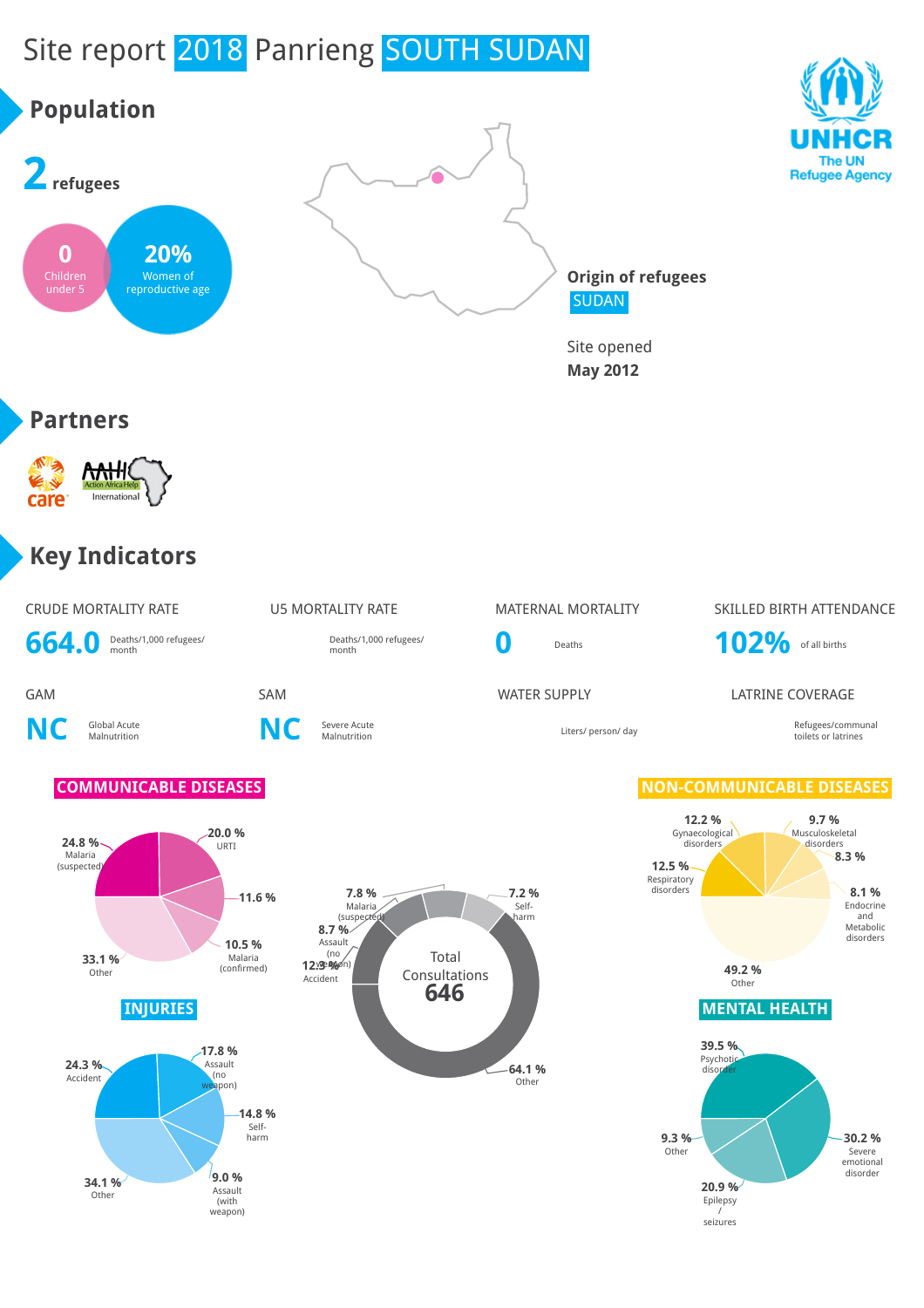### **Public Health**

| <b>HEALTH STAFFING</b>                                      | <b>INDICATOR</b> | <b>STANDARD</b> |                            | <b>MORBIDITY</b>                                 | <b>INDICATOR</b> | <b>STANDARD</b> |
|-------------------------------------------------------------|------------------|-----------------|----------------------------|--------------------------------------------------|------------------|-----------------|
| Number of medical doctors                                   |                  | 1: 50,000       | $\bullet$                  | Incidence of malaria among children under        |                  |                 |
| Number of qualified nurses                                  |                  | 1:10,000        | $\bullet$                  | Incidence of watery diarrhoea among              |                  |                 |
| Number of community health workers                          |                  | 1: 1,000        | $\bullet$                  | children under 5                                 |                  |                 |
| <b>ACCESS AND UTILIZATION</b>                               | <b>INDICATOR</b> | <b>STANDARD</b> |                            | Incidence of pneumonia among children<br>under 5 |                  |                 |
| Consultations per trained clinician per day                 | 49               | < 50            | ◙                          | Incidence of pneumonia among over 5              | 332              |                 |
| Health utilisation rate (new visits / refugee /             | 306.0            | $1 - 4$         | $\bullet$                  | Tuberculosis success rate                        |                  | < 90%           |
| year)<br>Proportion of host population consultations        | 98%              |                 |                            | Were any MDR/X-TB cases diagnosed among<br>PoCs? |                  | <b>No</b>       |
| <b>MORTALITY</b>                                            | <b>INDICATOR</b> | <b>STANDARD</b> |                            | VACCINATION                                      | <b>INDICATOR</b> | <b>STANDARD</b> |
| <b>Crude Mortality Rate</b><br>(CMR) (/1000/month)          | 664.0            | < 0.75          | $\boldsymbol{\Omega}$      | Full vaccination coverage                        |                  | < 95%           |
| <b>Under-five Mortality Rate</b><br>(U5MR) (/1000/month)    |                  | < 1.5           |                            | Measles vaccination coverage                     |                  | < 95%           |
| <b>Infant Mortality Rate</b><br>(IMR) (/1000 livebirths)    | 9.6              | < 30            | $\boldsymbol{\mathcal{S}}$ | Source of vaccination data                       |                  |                 |
| <b>Neonatal Mortality Rate</b><br>(NNMR) (/1000 livebirths) | 10               | < 20            | $\boldsymbol{\mathcal{S}}$ | IN-PATIENT DEPARTMENT (IPD)                      | <b>INDICATOR</b> | <b>STANDARD</b> |
| <b>OUTBREAK ALERT AND RESPONSE</b>                          | <b>INDICATOR</b> | <b>STANDARD</b> |                            | Average length of stay (days)                    | 22.8             |                 |
| Proportion of outbreaks investigated within 48<br>hours     |                  | 100%            |                            | Case fatality rate                               | 0.0              |                 |
| Number of outbreaks reported                                | $\mathbf 0$      |                 |                            | Hospitalisation rate                             | 110000.0         | $50 - 150$<br>Ø |

### **Reproductive Health**

| <b>ANTENATAL CARE</b>                                                                     | <b>INDICATOR</b> | <b>STANDARD</b> |                       | <b>FAMILY PLANNING</b>                                                      | <b>INDICATOR</b> | <b>STANDARD</b> |  |
|-------------------------------------------------------------------------------------------|------------------|-----------------|-----------------------|-----------------------------------------------------------------------------|------------------|-----------------|--|
| Antenatal care coverage                                                                   | 56%              | > 90%           | $\boldsymbol{\Omega}$ | Contraceptive prevalence rate                                               | 6000%            | $\geq 30\%$     |  |
| Coverage of antenatal tetanus vaccination                                                 | 49%              | > 95%           | Ω                     | Source of contraceptive prevalence data                                     |                  |                 |  |
| <b>DELIVERY CARE</b>                                                                      | <b>INDICATOR</b> | <b>STANDARD</b> |                       | SEXUAL AND GENDER-BASED VIOLENCE (SGBV)                                     | <b>INDICATOR</b> | <b>STANDARD</b> |  |
| Proportion of births attended by skilled<br>personnel                                     | 102%             | $\geq 90\%$     | Ø                     | Total number of reported rapes                                              | 0                |                 |  |
| Proportion of births conducted by caesarean<br>section                                    | 69%              | $5 - 15%$       |                       | Proportion of eligible rape survivors provided<br>with PEP within 72 hours  |                  | 100%            |  |
| Proportion of newborn infants with low birth<br>weight (<2500 gs) (weighed within 72 hrs) | 4%               | < 15%           |                       | Proportion of eligible rape survivors provided<br>with ECP within 120 hours |                  | 100%            |  |
| Proportion of teenage pregnancies                                                         | 7%               |                 |                       | SEXUALLY TRANSMITTED INFECTIONS (STIS)                                      | <b>INDICATOR</b> | STANDARD        |  |
| Still birth rate (/ 1000 total births / month)                                            | 10               |                 |                       | Number of genital ulcer diseases                                            |                  |                 |  |
| Number of maternal deaths                                                                 | $\overline{0}$   |                 |                       | Number of Pelvic Inflammatory diseases                                      |                  |                 |  |
| Proportion of maternal deaths investigated<br>within 48 hours                             | 200%             | 100%            |                       |                                                                             |                  |                 |  |